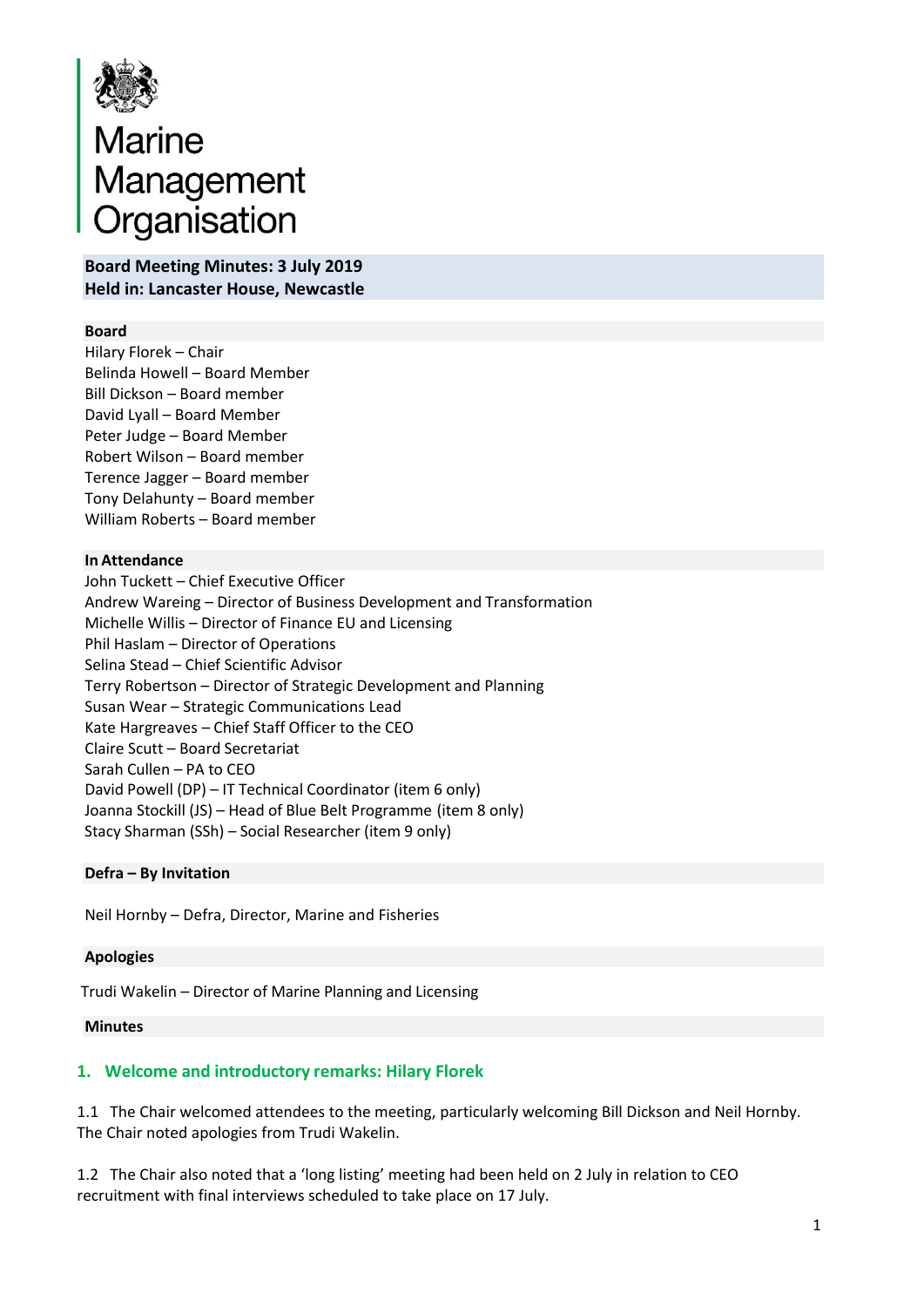## **2. Declaration of Interests**

2.1 The Chair invited attendees to declare any new interests noting those previously declared. Belinda Howell (BH) declared a new role as Non-Executive Director for the National Centre for Atmospheric Science (NCAS). BH advised that she had also been invited by Defra to join a steering group for the Seafood Innovation Fund.

## **3. Minutes of the 4 April meeting and actions update from meetings**

3.1 The Chair invited attendees to raise any points of accuracy in respect of the 4 April meeting minutes.

3.2 No points of accuracy were raised in relation to the Minutes.

3.3 The Board noted that all actions from 4 April meeting were complete.

#### **4. Matters arising from 10 June Audit and Risk Assurance Committee**

4.1 William Roberts (WR), ARAC Chair, provided the Board with an update from the business conducted at the formal ARAC meeting on 10 June and the short business meeting the previous day to review the Annual Report and Accounts in order to be in a position to recommend sign off to the Board.

4.2 WR advised the Board that a new Accounting Officer must be appointed given that the current CEO is about to leave the organisation. The Board discussed potential interim arrangements until the substantive CEO appointment is made.

4.3 WR updated that the MMO's internal audit services had been provided by KPMG for the last five years and best practice was to refresh audit provider. The ARAC were currently exploring options with the CEO.

4.4 The Board noted an emerging risk arising from the imbalance of long term resources and short term funding with a number of staff on short term contracts leaving the organisation as funding for roles is withdrawn.

4.5 The Chair noted the update.

## **5. Annual Report and Accounts**

5.1 MW introduced the Annual Report and Accounts acknowledging that the Board had discussed some matters arising during the previous agenda item. MW confirmed that a Letter of Representation would be signed by the outgoing CEO who would leave the organisation prior to the accounts being laid in Parliament. In addition, letters of comfort and a declaration of support would be signed by the Executive Directors prior to the Annual Report and Accounts being submitted.

5.2 MW noted that the Annual Report and Accounts had already been signed off by the Minister and the Board requested that in future years the usual sequencing process was observed.

5.3 MW updated that the accounts were in a good position pointing out two areas for future consideration, namely assets under construction and close tracking of impairments.

5.4 A typing error was noted on page 12 section SO4 'Outstanding organisation' which should read 'effective **and** efficient'. The Board noted some minor inaccuracies on pages 6 and 9 and requested that the list of monies section on page 7 included some further details on how these are used.

5.5 The Chair asked the Board whether they were happy to approve the Annual Report and Accounts and the Board confirmed their agreement.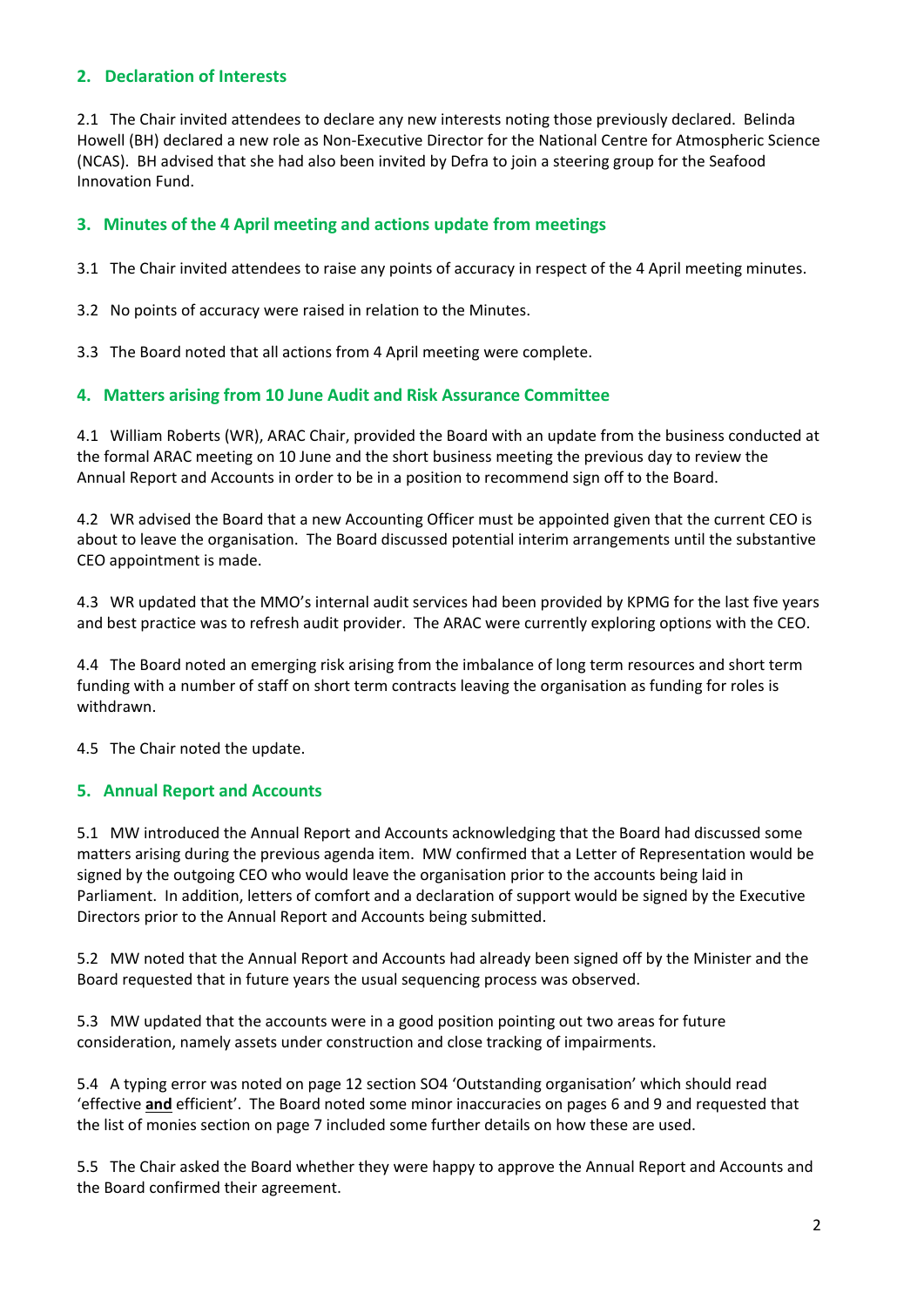#### *Decision: The Board confirmed their approval of the Annual Report and Accounts*

*Action: The sequencing for the Annual Report and Accounts to be observed next year to ensure Board sign off prior to the accounts been sent to the Minister.*

#### **6. Blue Belt Presentation**

6.1 Joanna Stockill (JS) attended the meeting to provide an update on the work of the Blue Belt programme. JS updated the Board on a range of achievements through the Blue Belt programme, the benefits of engagement and the potential future opportunities.

6.2 The Chair thanked JS and her team for their hard work and for the accolades that the programme had received from CSSF and FCO.

6.3 The Board noted that the benefits of the work undertaken by the Blue Belt team had given the organisation a greater visibility on the international stage.

6.4 The CEO acknowledged that while there were huge opportunities the Blue Belt work was not part of the MMO's core activity and any additional work with other overseas territories would mean a requirement for additional resource.

6.5 The Board noted that while funding from the Foreign and Commonwealth Office for the Blue Belt programme was due to expire in March 2020, an extension of the programme may emerge in due course.

6.6 The Board noted that there may be other sources of funding for the Blue Belt programme which could be investigated further.

## **7. Licensing Customer Satisfaction**

7.1 Stacy Sharman (SSh), Head of Social Research presented on the work that she had recently undertaken on behalf of the Licensing Directorate to investigate customer satisfaction levels with users seeking licenses through the Marine Licensing application process.

7.2 The survey had been undertaken with an external contractor who had spoken with 144 out of the 260 applicants who had completed the licensing process in 2018.

7.3 The Board noted that with regard to the licensing process, the system had to be seamless as well as being a positive customer experience. SSh pointed out that satisfaction ratings were good and noted that cost did not appear to be a critical feature of the satisfaction ratings.

7.4 SSh noted that the key messages from the research demonstrated that 67% of respondents were satisfied overall with the process; MMO staff and the on-line process were noted as positive aspects of the marine licensing service and the organisation had received high ratings for professionalism and trustworthiness. SSh advised that cost and value for money were seen as key drivers of satisfaction with more work required for applicants seeking a more complex license. Additionally, more work was required to promote the pre-application process as it was shown to improve customer satisfaction ratings when used.

7.5 The Board passed on their thanks to SSh and the team for undertaking the research and presenting the findings.

#### **8. MMO Strategic Narrative**

8.1 The Directors sought support for 11 statements of strategic intent.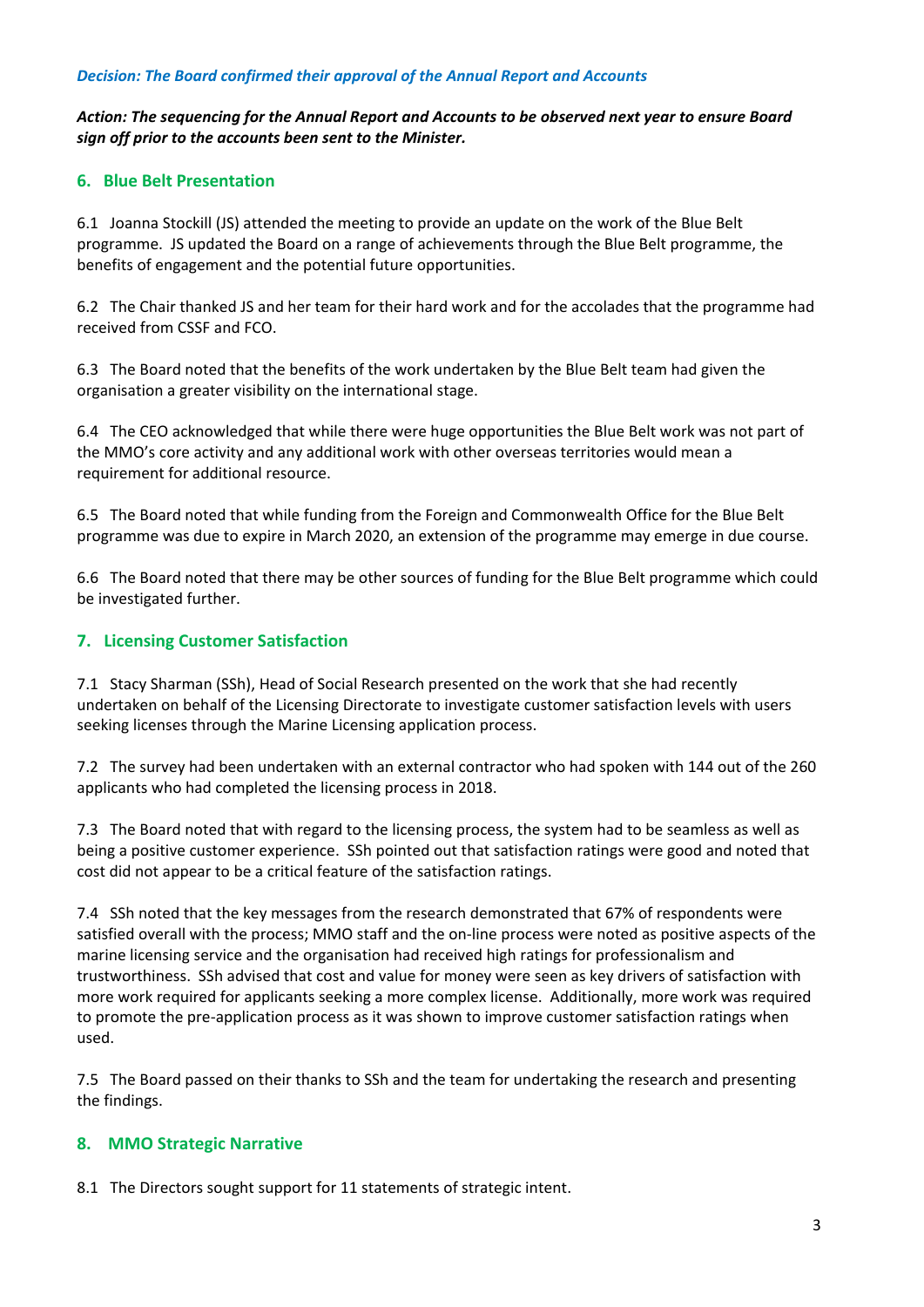8.2 The Board noted the ongoing discussions to develop the values through the Strategic Working Group (SWG) and that the vision and values were designed to reflect 'real world' measurements.

8.3 The Board reflected that the statements provided gave a good overview however some statements were very clear while others were more generic. There was a recognition that additional work may be required to ensure that the statements aligned with what the MMO was trying to achieve and to align with the strategic objectives of SR19.

8.4 The CEO advised that the Board would be updated on progress and the Chair offered thanks for the work that has been undertaken so far.

#### *Action: The Strategic Working Group to use the feedback from the Board meeting to refine the statements of strategic intent and to keep the Board informed of progress*

## **9. Performance and Risk Pack**

9.1 Terry Robertson (TR) introduced the Performance and Risk report, taking the report as read and asking if there were any areas on which the Board required clarification.

9.2 The Board noted the organizational performance and risks, many of which had been discussed during the meeting. It was noted that this item had appeared towards the end of the meeting agenda on this occasion and it was agreed that the report should be moved to a higher position on the agenda at the next meeting to allow for further time to be spent discussing the issues.

## *Action: Secretariat to revise future agendas to include the Performance and risk packs earlier in the running order/ensure adequate time is allocated to the discussion*

9.3 Susan Wear (SW) the Strategic Communications Lead updated the Board on the work carried out by the Communications team since the last meeting. SW took the Board through recent communications and a forward look of planned engagement as well as the media dashboard highlighting key statistics of media engagement.

9.4 The Board noted that the figures showing in the media dashboard appeared to be quite low and queried whether this work could be enhanced to promote the work of the MMO. The Chair acknowledged that that the team had limited resource but that a more strategic overview would assist the Board in understanding the work that the team undertake.

## *Action: Susan Wear to revise the information presented to the Board on behalf of the Communications team to offer a more strategic overview*

## **10. Balanced Scorecard**

10.1 TR introduced a paper detailing an early view of the work on the Balanced Business Scorecard noting there had been a significant move away from using a RAG status system to using qualitative measures to better support Board discussions. TR welcomed any feedback on the Balanced Scorecard.

10.2 The Board commented that outcomes were preferable to outputs; health and safety indicators would be of interest and it would also be interesting to understand the levels and intensity of activity.

10.3 JT commented that, with regard to outcomes, if the MMO was unable to meaningfully influence them then there may be little value in including them. JT further noted that this was the first iteration of the scorecard and this would be revised to accommodate the feedback received.

10.4 The Board confirmed that as a first iteration it had been valuable, however, there was a further need